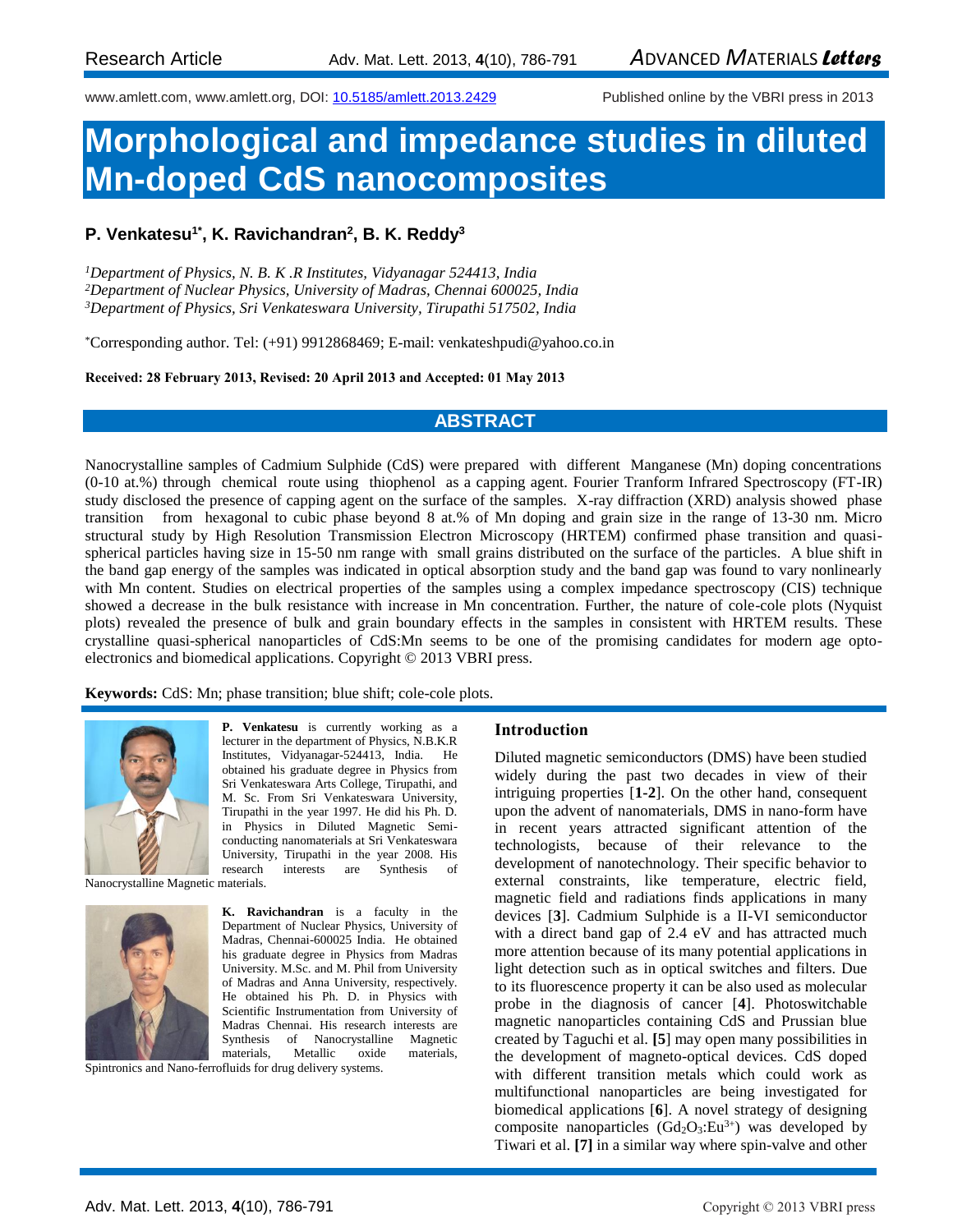magneto resistive devices detect the stray field from a magnetic nanobead. More recently, it has been reported that doping with transition metals in inorganic quantum particles like CdS could efficiently work as multifunctional nanoparticles **[8-9].** These functionalized nanoparticles are the futuristic materials for variety of applications starting from data storage, security/sensors to biomedical applications.

Most of the DMS nanoparticles can be synthesized by a variety of methods and can be made by substituting cations in compound semiconductors with transition metal ions [**10**]. Normally, chemical co-precipitation technique is relatively less expensive and convenient to prepare large area semiconductors. At moderate temperatures materials can easily be obtained in the colloidal form, which can subsequently be precipitated to give dry and stable powders. However, recently various suitable capping agents are being added in the reaction media to generate stabilized nanoparticles **[11].** In the present study chemical coprecipitation method has been adopted to prepare CdS:Mn samples in nano-crystalline form. Thiophenol was used as a capping agent to passivate the particles. Chemical composition, morphology, optical absorption and electrical conductivities of the samples were also investigated. In nano-crystalline materials both grains and grain boundaries play a vital role in modifying the electrical properties and have not been studied in detail with respect to their variation with dopant composition. In view of this, the present author has chosen to synthesize and characterize Mn doped CdS in nano-form by varying dopant concentration from 0 to 10 at.% and the results of all these studies are reported in this paper with relevant discussions.

# **Experimental**

### *Chemicals*

Cadmium acetate [Cd(CH3COO)2], Sodium sulphide nanohydrate (Na2S.9H2O) procured from Aldrich Chemical Co. Ltd., and Manganese acetate [Mn(CH3COO)2] purchased from Fisher Scientific Co. Ltd., were used as starting materials in this study. Mn doped CdS powders were synthesized according to the reported method **[12**] in our laboratory. All solvents and reagents obtained from commercial source were of analytical reagent (AR) grade and used as received.

## *Synthesis of nanosized CdS: Mn powder*

CdS:Mn nanoparticles were prepared by colloidal chemical co-precipitation method. The chemicals used in the preparation were of analytical grade and were used without further purification. 0.1 M of Cd-acetate, 0.1 M of Mnacetate and 0.1 M of sodium sulphide were prepared separately using methanol and distilled water as solvents. The solutions prepared from the starting materials in their respective solvents were taken in a round-bottomed flask fitted with a reflex-cooling tube. The contents were heated by a heating mantle, the vapours rise in the inner tube of the reflex, while the cooling water from a chilled is circulated in the outer jacket reflect the vapours back to the flask by condensing them. Hence, the quantity taken in the flask is invariable even after heating for hours together. The asprepared solutions of Cd-acetate and Mn-acetate were

mixed in the desired ratio and were taken in a burette. Solution of sodium sulphide and few drops of thiophenol were taken in a conical flask and were heated to 50  $\mathrm{^{\circ}C}$  with magnetic stirring. Then the solution in the burette was added to a conical flask drop-wise at a run rate of 1ml/minute till turbidity (precipitation) occurred. The process involved the reaction of  $Mn^{2+}$  and  $Cd^{2+}$  ions with S<sup>2</sup> ions in the stoichiometric solution. Samples were prepared by varying the volume of Mn precursor keeping volumes of Cd acetate and sodium sulphide constant. In the solution CdS:Mn was precipitated which was washed several times with distilled water (peptization) to remove the byproduct Na-acetate salt. Then the samples were allowed to dry in a furnace at  $300^{\circ}$  C for 2h. Finally the dried powder of CdS:Mn was ground in an agate mortar and was characterized.

## *Characterization of nanosized CdS:Mn powder*

The calcined samples were subjected to various characterization studies. The chemical species present in the samples were estimated using Energy Dispersive Analysis of X-rays (EDAX) attached to Scanning Electron Microscope (model: SEM, JSM 840A). For this purpose the powders were sprayed on a cylindrical metal rod and were capped with gold layer by sputtering method using ion sputtering device (model: JEOL JFC-1100E). By using the X-ray mode of SEM, the elements in the samples were identified.

The structural properties of the samples were investigated by powder X-ray diffractometer (XRD) (model: SIEFERT 3003 TT) with Cu K<sub>a</sub> ( $\lambda$ =1.5420 Å) as target material using 40KV accelerating voltage, 30mA emission current and in the 2 $\theta$  range of 20<sup>0</sup>-80<sup>0</sup> with a scan rate of 1<sup>0</sup>/min. The x-ray spectra were obtained by using a powder pattern indexing programme (POWD). This software has the capability of least square fitting and other routine refinements and directly outputs the lattice parameters data.

The fine structure of the powdered samples was analyzed by High Resolution Transmission Electron Microscope (HRTEM) (model: JOEL JEM 3010). Samples were prepared by placing a drop of the ethanol suspension of the nanopowders on a carbon coated copper TEM grid, which was sonicated for about 2 minute before placing it. Electrons of wavelength  $0.025$  Å at 200KV are transmitted through the samples were diffracted giving rise to structural information and unscattered electron beam produces bright field image of the samples.

FT-IR spectrum was recorded on FT-IR Spectrometer (model: MIR 8300TM). The powders were mixed well with KBr and then palletized. The output spectrum was obtained by subtracting the background due to the solvent.

The absorption spectra of the samples were recorded on Cary-5E UV-VIS-NIR Spectrophotometer at room temperature in the range of 200-800 nm. The samples were diluted with nujol oil and ground well in a mortar. The resulting paste was then soaked on a whatmann-41 filter paper and was introduced into the spectrometer. Prior to that background correction was done with nujol-soaked filter paper. The impedance measurements were carried out on an Impedance Analyzer (model: Solartron SI 1260) with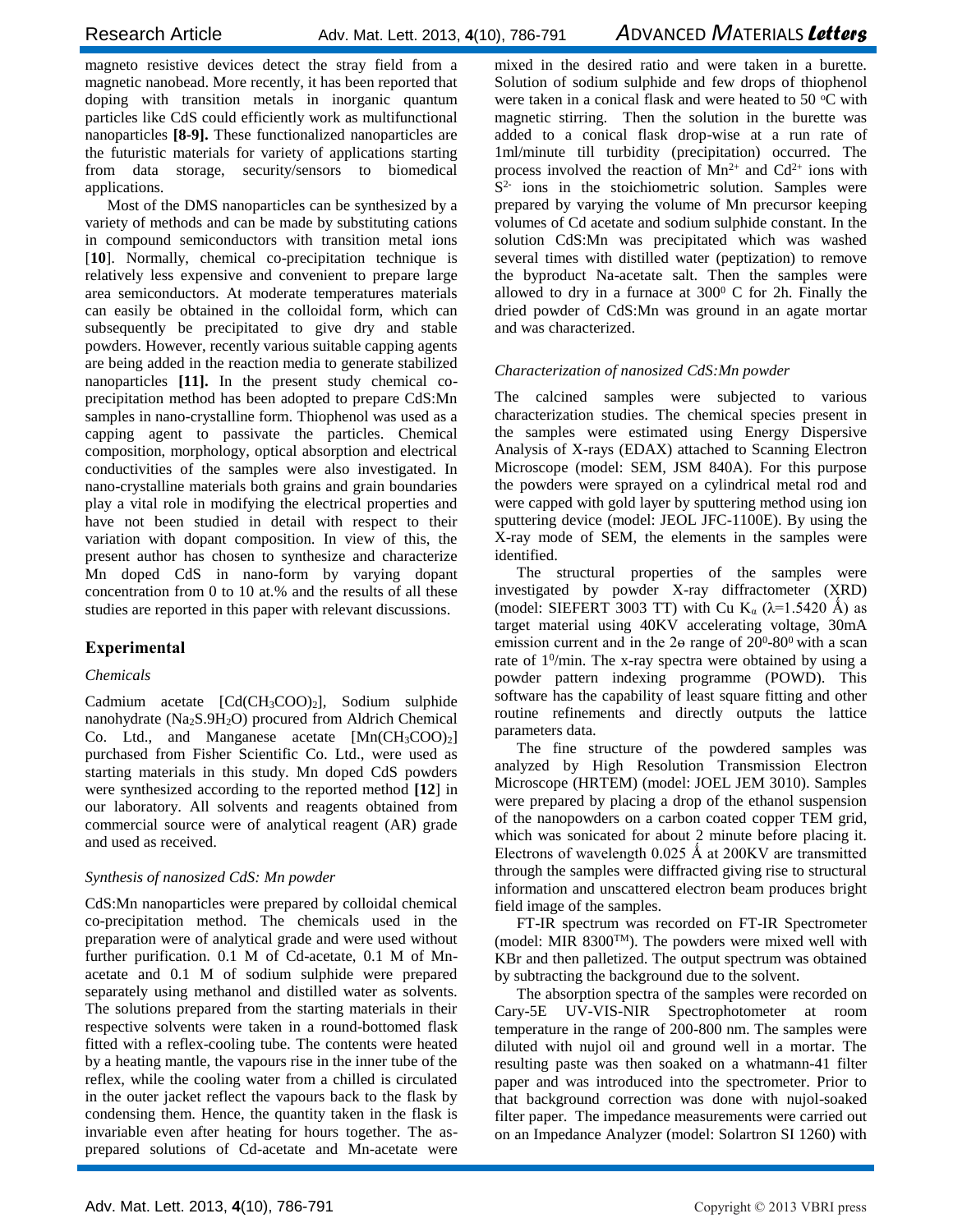a frequency range 0.1μ Hz to 32 MHz and fully automated with a personal computer which is controlled by software such as Z-plot/Z-view. This software directly outputs the bulk resistance, capacitance of the samples. Samples were made into pellets of thickness of 1mm and diameter of 8mm using hydraulic pressing with 1.75 Mpa before analysis in order to compute electrical conductivities of the samples.

#### **Results and discussion**

Mn doped CdS is distinguishable from other DMS, because of the half-filled 3d shell Mn can contribute its  $4s^2$ electrons to the  $sp^3$  hybridization in CdS and can substitutionally replace Cd atoms in CdS by forming a solid solution and allowing the possibility of tailoring its parameters like lattice constant, crystal structure, energy gap etc. To prepare the CdS:Mn nanoparticles through a simple method is of importance for both the physical research and the applications in opto-electronics. For doping transition metals into compound semiconductors, chemical co-precipitation method is the most conventional method than other synthesis methods like thermal decomposition, micro emulsion, hydrothermal synthesis and sonochemical synthesis **[13]**. It is cost effective and surfactant or stabilizer can also be added in the reaction media to produce stable nanoparticles. Hence, using the method yellow colored CdS: Mn powders were obtained. Preliminary XRD study showed that the samples were amorphous. The samples were calcined in a vacuum furnace at 100  $^{\circ}$ C, 200  $^{\circ}$ C and 300  $^{\circ}$ C followed by XRD. The samples calcined at  $300 \degree$ C were found to be nanocrystalline in nature and these were subjected to various characterization studies.



**Fig. 1.** EDAX pattern of Mn doped CdS sample.

#### *Elemental analysis*

Typical EDAX pattern of 10 atm. % Mn doped CdS is shown in **Fig. 1**. It can be seen that only peaks of cadmium (Cd), manganese (Mn) and sulfur(S) were detected, indicating the formation of CdMnS particles. The SEM micrograph of samples of the same Mn content is shown in **Fig. 2**. The micrograph shows spherical particles clustered together in aggregates. The agglomeration may occur due to the nanosize of the particles. The small nanocrystallites possess large surface energy, which leads the

nanocrystallites to aggregate in order to lower their surface energy during formation of the nanocrystals [**14**].



**Fig. 2.** SEM micrograph of Mn doped CdS sample.



**Fig. 3.** X-ray diffraction scans of CdS: Mn samples.

#### *Micro structural study*

**Fig. 3**. shows the XRD patterns of all the Mn doped CdS samples. The X-ray lines are labeled with their respective crystallographic plane indices (hkl). An obvious change in the structure of the samples is observed with increase in 'Mn' content. The indexed peaks in the XRD patterns correspond to the hexagonal phase of CdS up to 8 at. % of Mn doping (JCPDS card 65-3414). But, on substitution of 10 at.% Mn the structure becomes cubic with lattice constant a  $=$  5.798 Å (JCPDS card 65-2887) indicating an obvious structural transformation. The grain size and the lattice parameters of the samples of all the compositions were calculated using XRD data and are shown in **Table 1**. The hexagonal phase lattice parameters 'a' and 'c' decrease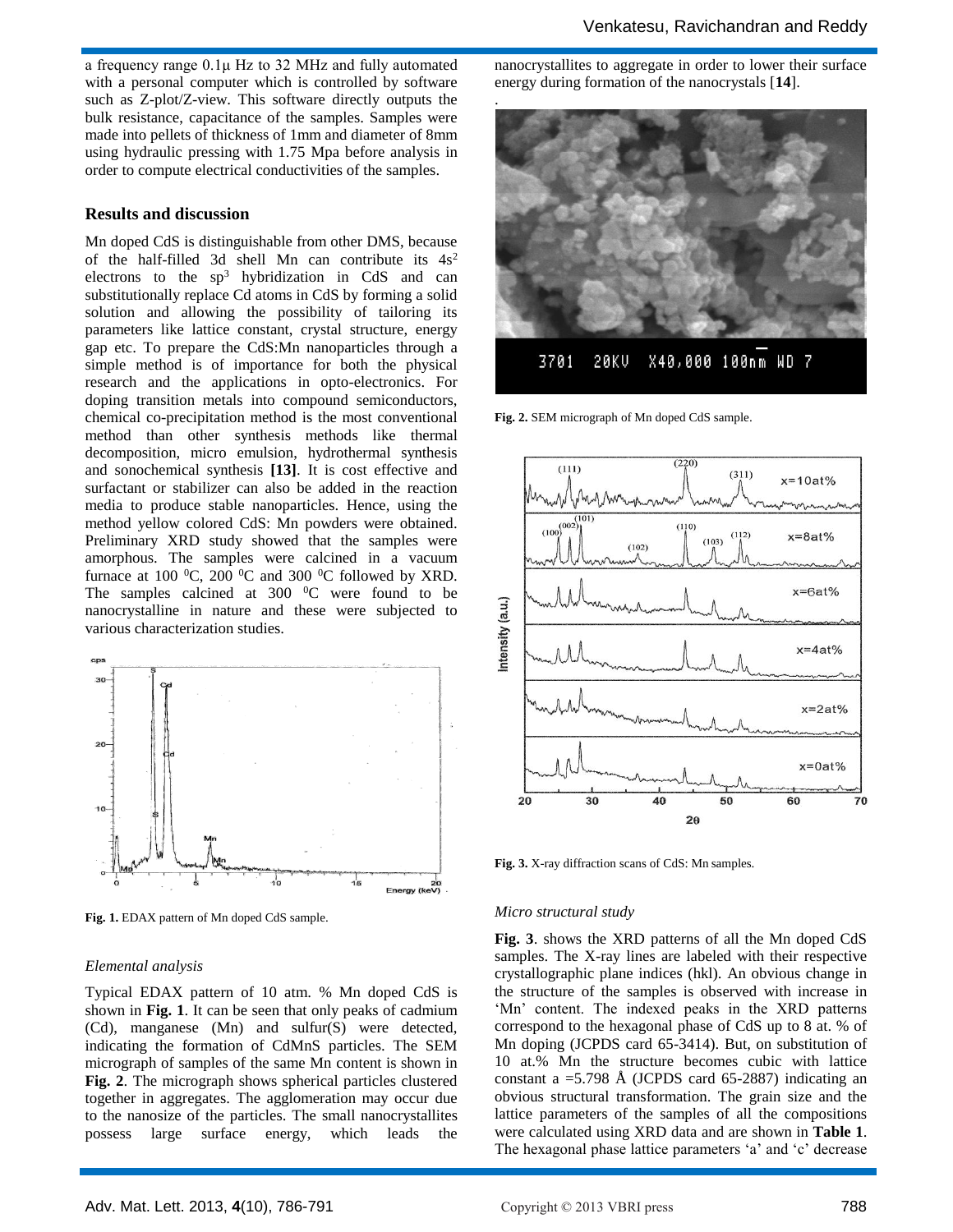more or less linearly with increasing Mn content following Vegard's law [**15**]. This indicates that Mn has gone into the host lattice as a substituent, that is, 'Mn' ions occupy 'Cd' sites in the host CdS lattice. The crystallite size estimated from the full-width at half maximum (FWHM) intensity of the (110) and (220) reflections by using the Scherrer relation [**16**] varies in the range 13-30 nm for the samples of different Mn contents and is also shown in **Table 1**.

**Table 1.** XRD data of CdS: Mn nanoparticles.

| Mn'<br>content<br>$(at. \% )$ | Angle<br>(20) | Peak<br>Width<br>$2\theta$ units | d-value<br>$(\AA)$ | [hk1]<br>(From<br>XRD<br>std.) | A<br>$(\check{A})$ | с<br>$(\check{A})$ | <b>Crystallite</b><br>size (nm) |
|-------------------------------|---------------|----------------------------------|--------------------|--------------------------------|--------------------|--------------------|---------------------------------|
| $\theta$                      | 43.7669       | 0.3030                           | 2.0667             | [110]                          | 4.128              | 6.707              | 29                              |
| $\overline{c}$                | 43.8264       | 0.3385                           | 2.0640             | $[110]$                        | 4.123              | 6.697              | 26                              |
| $\overline{4}$                | 43.8674       | 0.3818                           | 2.0622             | [110]                          | 4.120              | 6.688              | 23                              |
| 6                             | 43.9043       | 0.3019                           | 2.0605             | $[110]$                        | 4.117              | 6.676              | 30                              |
| 8                             | 43.9512       | 0.3806                           | 2.0585             | [110]                          | 4.111              | 6.670              | 24                              |
| 10                            | 43.9756       | 0.6801                           | 2.0574             | [220]                          | 5.798              |                    | 13                              |

High- resolution TEM images of 10 atm. % Mn doped CdS are shown in **Fig. 4**. The ring pattern of the composite shown in **Fig. 4a**, confirms that the dispersed phase is cubic CdS, in consistence with the XRD observation. Examination of the particles at higher magnification known as lattice imaging (**Fig. 4b**) indicates that each of these large particles is polycrystalline and is an agglomeration of smaller particles with nanostructured domains. The tendency of the nanoparticles to agglomerate happens due to the lowering of free energy associated with the surface energy on forming larger particles **[17]**. The HRTEM image (**Fig. 4c**) shows quasi-spherical particles having sizes in 15-50 nm range. The size determined from XRD is always found to be smaller than that measured by HRTEM, since; XRD measures the crystallite size instead of particle size **[18]**.



**Fig. 4.** HRTEM images of 10 at.% Mn doped CdS.

#### *Optical study*

Typical FT-IR spectrum of Mn doped CdS (10 atm. %) is shown in **Fig. 5**. In the higher energy region the peak at 3410 cm-1 is assigned to O-H stretching of absorbed water on the surface of the particles. Again, presence of water is confirmed by its bending vibration at 1627 cm-1 . The peak at 1436 cm-1 is attributed to bending vibration of methanol used in the process. It is also verified by its CH<sub>3</sub>-stretching vibrations occurring as very weak peaks just below 3000 cm-1 . The C-O stretching vibration of absorbed methanol gives its intense peak at 1116 cm-1 . In addition to surface coverage of the samples by methanol, presence of thiophenol is also evident from this spectrum. Its ring C-H vibration occurs at about 3000 cm-1 , it is very weak peak. Similar such weak peaks due to C-H bending vibrations are observed at about 617 cm-1 . Hence, it can be inferred that the capping agent passivates the surface of the nanoparticles.



**Fig. 5.** FT-IR spectrum of 10 at% Mn doped CdS.

Optical absorption studies of the samples were carried out in the wavelength range of 200-800 nm at room temperature. The variation of absorbance with wavelength for CdS: Mn samples of all compositions is shown in Fig.6. The shape of the peaks for all Mn concentrations is similar and broad suggesting larger particle size distribution in consistence with the TEM results and also indicates that the nanoparticles are well quantum confined. Their absorption edge lies below 350 nm (3.54 eV), which is blue shifted from the bulk band gap value of CdS at 517 nm (2.40 eV) **[19]**. Blue shift is indicative of increasing band gap due to quantum size effect **[20, 21]** characteristic of nanosized particles. It is also observed that the optical band gap is found to vary nonlinearly with Mn content in CdS. Similar non-linear increase in the band gap of mixed  $Cd_{1-x}Mn_xS$ nanocrystals with Mn content has also been reported earlier **[22]**. Whereas, Eychmuller et al. **[23]** reported that the increase in band gap energy could be attributed to decrease in particle size. This nonlinear dependence of the band gap on doping concentration is ascribed to band bowing which is believed to arise due to chemical disorder and exchange interaction between the band carrier and the d-electron of the magnetic Mn ion as suggested by Zunger et al. **[24]**. Chuu et al.  $[25]$  attributed the observed bowing in  $Cd<sub>1</sub>$ .  $x<sub>x</sub>Mn<sub>x</sub>S$  to inter substitutional atoms rather than to the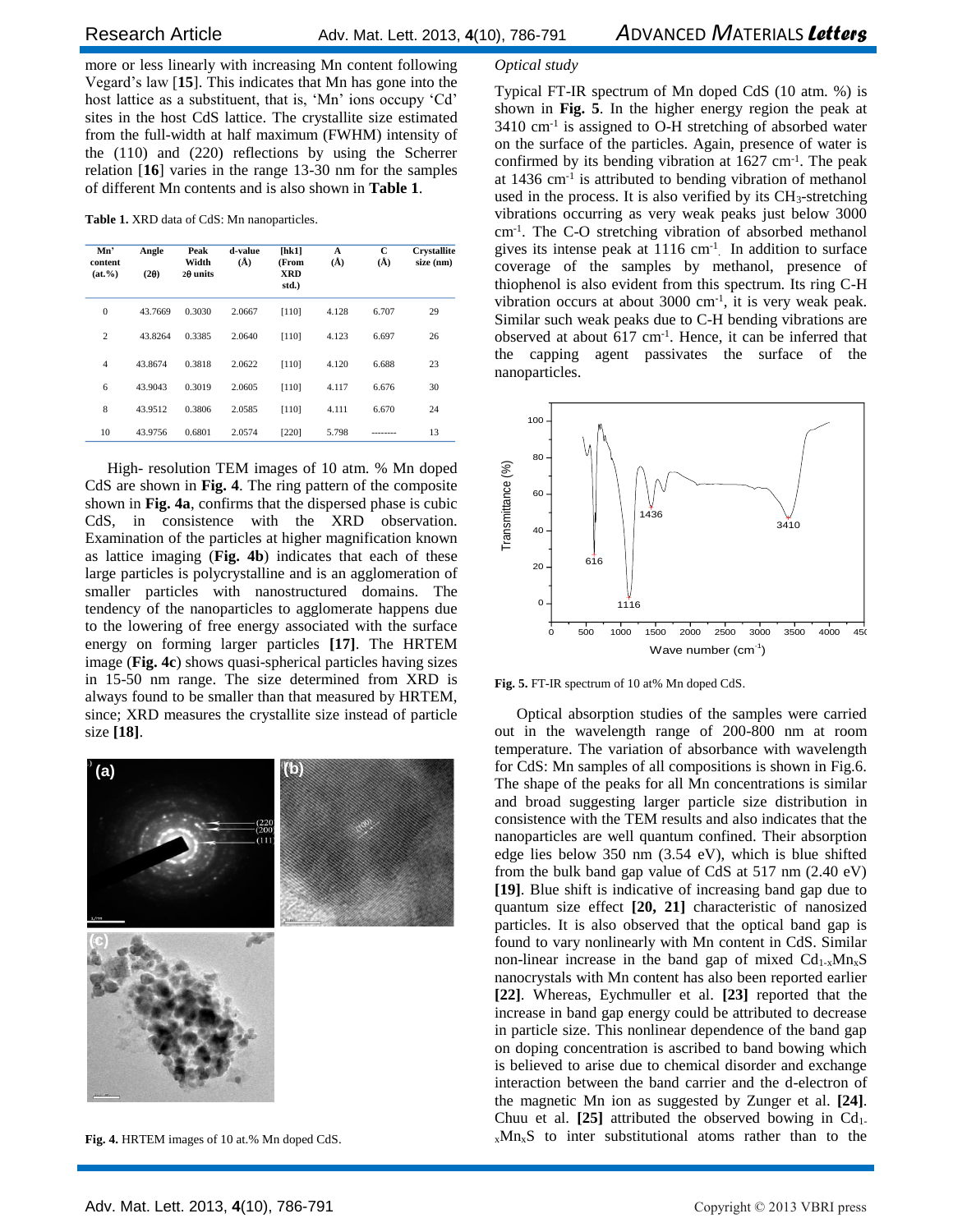structure of the lattice itself. Besides, a slow decrease and increase in absorption is observed in the wavelength range of 350 nm to 200 nm. This corresponds to transitions to different excited states of the conduction band as described by Ekimov et al. **[26]**. Existence of surface states within the band gap region of the samples was also confirmed by photoluminescence study and will be published elsewhere **[27]**.



**Fig. 6.** UV-visible absorption spectra of CdS:Mn samples.

#### *Electrical study*

**Fig. 7**. shows the Cole- Cole plots (Nyquist plots) of the pelleted samples with different Mn content. Shielded test leads were used for electrical connections from the analyzer to the sample in order to avoid any parasitic impedance. All the semicircles exhibited some depression instead of semicircles centered on the x-axis. Such behavior is indicative of non-Debye type of relaxation and it also manifests that there is a distribution of relaxation time instead of a single relaxation time in the materials **[28]**. In addition to a semicircle, there exists a straight line at low frequencies in all the spectra, which is a characteristic of a double layer capacitance, that is, the capacitive admittance associated with the nanoparticles.



**Fig. 7.** Impedance plots of CdS: Mn samples and inset is hyperfine part of the doped samples.

**Fig. 8**. represents the two parallel RC circuits corresponding to grain and grain boundary effects, the

 $\overline{0\%}$  Usually, a polycrystalline material shows both grain and 2% grain boundary effects with different time constants leading 4% to two successive semicircles **[30]**. The values of bulk  $\begin{bmatrix} 8\% \\ 8\% \end{bmatrix}$  resistance have been evaluated from the intercepts of 10% semicircular arc on the real axis  $(z<sup>1</sup>)$  and the d.c (bulk) proposed model for the impedance behavior shown in **Fig. 7**, where  $C_g$  is the bulk capacitance,  $R_g$  the bulk resistance,  $C_{gb}$  the grain boundary capacitance and  $R_{gb}$  the grain boundary resistance. The semicircles are attributed to bulk effect (intra granual) and the linear region is ascribed to grain boundary effect (inter granual) **[29]**. The grain boundaries may act as a hindrance to the carrier transport or they might also provide a high conductivity path (since the defect density may be larger in the interface region). conductivities of the samples were computed from known geometry of the pelleted samples and are shown in **Table. 2**. The resistivities of these samples are strongly dependent on Mn content and are of the order of a few  $M\Omega$ -cm which are very much higher than that of the bulk CdS (0.12  $\Omega$ -cm at room temperature). The electrical resistivity of the nanocrystalline materials is expected to be higher than that of coarse grained poly crystalline materials, because of the increased volume fraction of atoms lying in the grain boundaries **[31]**. Similar high resistivity values for Mn doped ZnS nanoparticles were reported **[32]**. Further, this dielectric (insulating) nature of the samples is also anticipated due to the presence of large band gap in the samples. The resistivities of the samples decrease with increasing Mn content appreciably, this could be understood from the electronic structure of the component elements of the ternary alloy. According to Croce et al. **[33]** addition of Mn provides cross-linking centers for the CdS matrix lowers the tendency for sample reorganization and promotes a modification of the overall structure. Such a structural modification enhances the mechanical properties and establishes additional pathways for charge carriers to conduct at the surface of the samples.



**Fig. 8.** The two parallel RC circuits equal to grain and grain boundary.

**Table. 2**. Bulk resistances and d.c conductivities of CdS: Mn samples.

| 'Mn' content<br>(at, %) | <b>Bulk resistance</b> | d.c. conductivity         |  |  |
|-------------------------|------------------------|---------------------------|--|--|
|                         | (ohm) $x 10^6$         | $(mho/cm) \times 10^{-6}$ |  |  |
| 2                       | 85.49                  | 0.009                     |  |  |
| 4                       | 10.53                  | 0.075                     |  |  |
| 6                       | 7.71                   | 0.103                     |  |  |
| 8                       | 3.98                   | 0.200                     |  |  |
| 10                      | 1.88                   | 0.416                     |  |  |